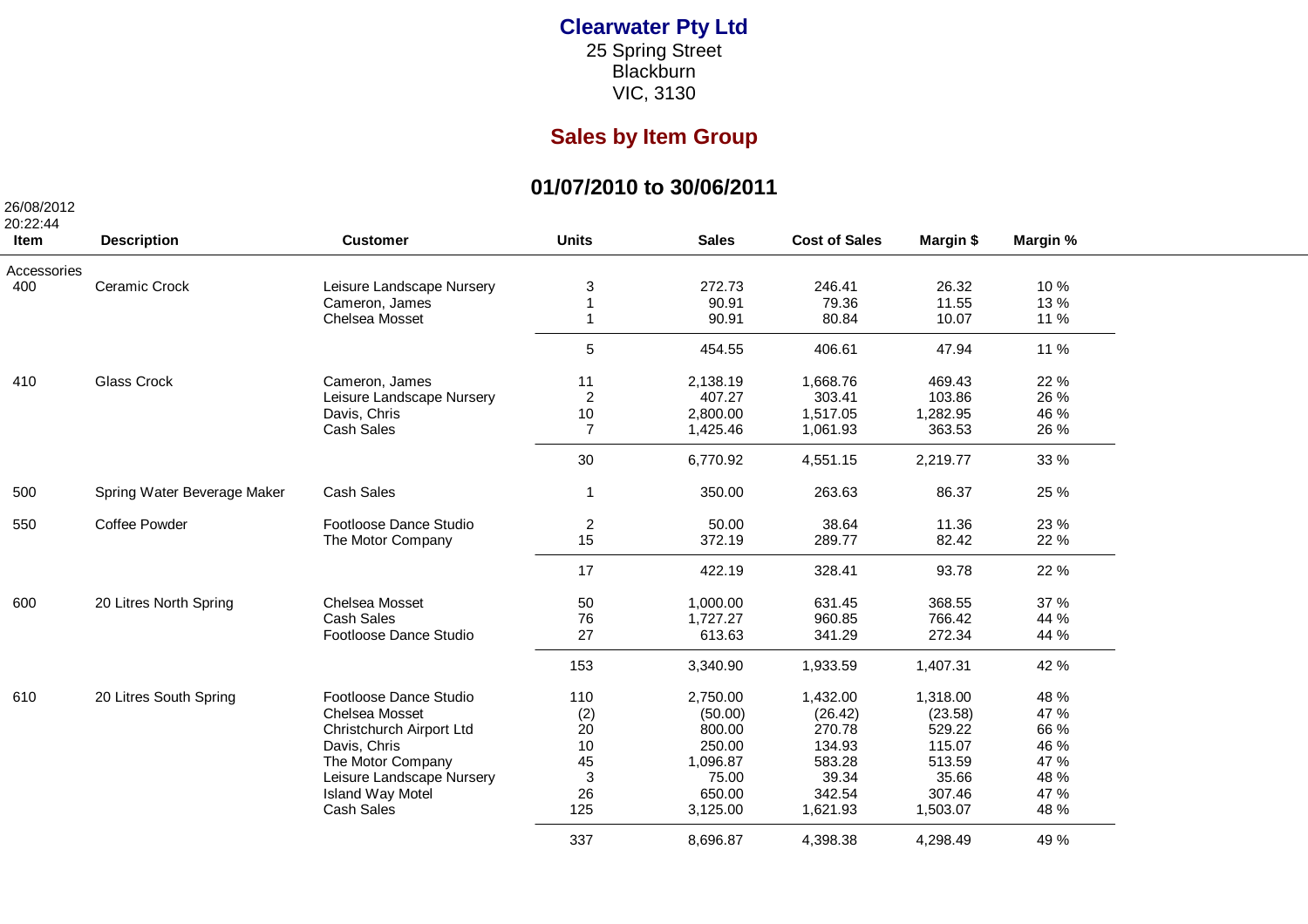**Sales by Item Group**

L

**Clearwater Pty Ltd Page 2**

| Item                     | <b>Description</b>           | <b>Customer</b>                           | <b>Units</b>   | <b>Sales</b>       | <b>Cost of Sales</b> | Margin \$            | Margin %       |
|--------------------------|------------------------------|-------------------------------------------|----------------|--------------------|----------------------|----------------------|----------------|
| 630                      | 20 Litres Clear Carbon       | Chelsea Mosset<br><b>Island Way Motel</b> | (3)<br>15      | (81.82)<br>409.09  | (47.34)<br>228.05    | (34.48)<br>181.04    | 42 %<br>44 %   |
|                          |                              | Leisure Landscape Nursery                 | 6              | 163.64             | 91.22                | 72.42                | 44 %           |
|                          |                              |                                           | 18             | 490.91             | 271.93               | 218.98               | 45 %           |
| 650                      | 12 Litres North Spring       | Cash Sales                                | 260            | 4,372.73           | 485.89               | 3,886.84             | 89%            |
|                          |                              | Footloose Dance Studio                    | 34             | 571.82             | 66.28                | 505.54               | 88 %           |
|                          |                              | <b>Island Way Motel</b>                   | 35             | 588.64             | 64.54                | 524.10               | 89 %           |
|                          |                              |                                           | 329            | 5,533.19           | 616.71               | 4,916.48             | 89%            |
| 670                      | 12 Litres Clear Carbon       | <b>Island Way Motel</b>                   | $\overline{c}$ | 35.00              | 17.76                | 17.24                | 49 %           |
|                          |                              | Santa Fe RailRoad Company                 | $\,6$          | 134.81             | 52.59                | 82.22                | 61 %           |
|                          |                              | Footloose Dance Studio                    | 17             | 297.50             | 149.29               | 148.21               | 50 %           |
|                          |                              |                                           | 25             | 467.31             | 219.64               | 247.67               | 53 %           |
| 680                      | 12 Litres Orange Carbon      | Chelsea Mosset                            | (1)            | (15.91)            | (10.90)              | (5.01)               | 31 %           |
|                          |                              | Santa Fe RailRoad Company                 | 6              | 107.85             | 65.40                | 42.45                | 39 %           |
|                          |                              |                                           | 5              | 91.94              | 54.50                | 37.44                | 41 %           |
| <b>Total Accessories</b> |                              |                                           | 920            | 26,618.78          | 13,044.55            | 13,574.23            | 51 %           |
| Coolers                  |                              |                                           |                |                    |                      |                      |                |
| 100                      | Cooler Large                 | Christchurch Airport Ltd                  | 10<br>1        | 1,600.00           | 3,506.49             | (1,906.49)           | (119) %        |
|                          |                              | Cash Sales<br>A-Z Stationery Supplies     | 11             | 400.00<br>1,768.75 | 354.93<br>2,870.14   | 45.07<br>(1, 101.39) | 11 %<br>(62) % |
|                          |                              | The Motor Company                         | 10             | 3,413.78           | 3,297.98             | 115.80               | 3%             |
|                          |                              | Footloose Dance Studio                    | 30             | 12,777.16          | 10,343.80            | 2,433.36             | 19%            |
|                          |                              |                                           | 62             | 19,959.69          | 20,373.34            | (413.65)             | $(2) \%$       |
| 110                      | Cooler Large - 1 Month Rent  | My Town Reality                           | 51             | 938.87             |                      | 938.87               | 100 %          |
| 200                      | Cooler Medium                | The Motor Company                         | 10             | 3,413.78           | 2,425.28             | 988.50               | 29 %           |
|                          |                              | Cash Sales                                | $\overline{c}$ | 860.00             | 486.27               | 373.73               | 43 %           |
|                          |                              |                                           | 12             | 4,273.78           | 2,911.55             | 1,362.23             | 32 %           |
| 210                      | Cooler Medium - 1 Month Rent | My Town Reality                           | 56             | 840.00             |                      | 840.00               | 100 %          |
|                          |                              | Leisure Landscape Nursery                 | 1              | 15.00              |                      | 15.00                | 100 %          |
|                          |                              |                                           | 57             | 855.00             |                      | 855.00               | 100 %          |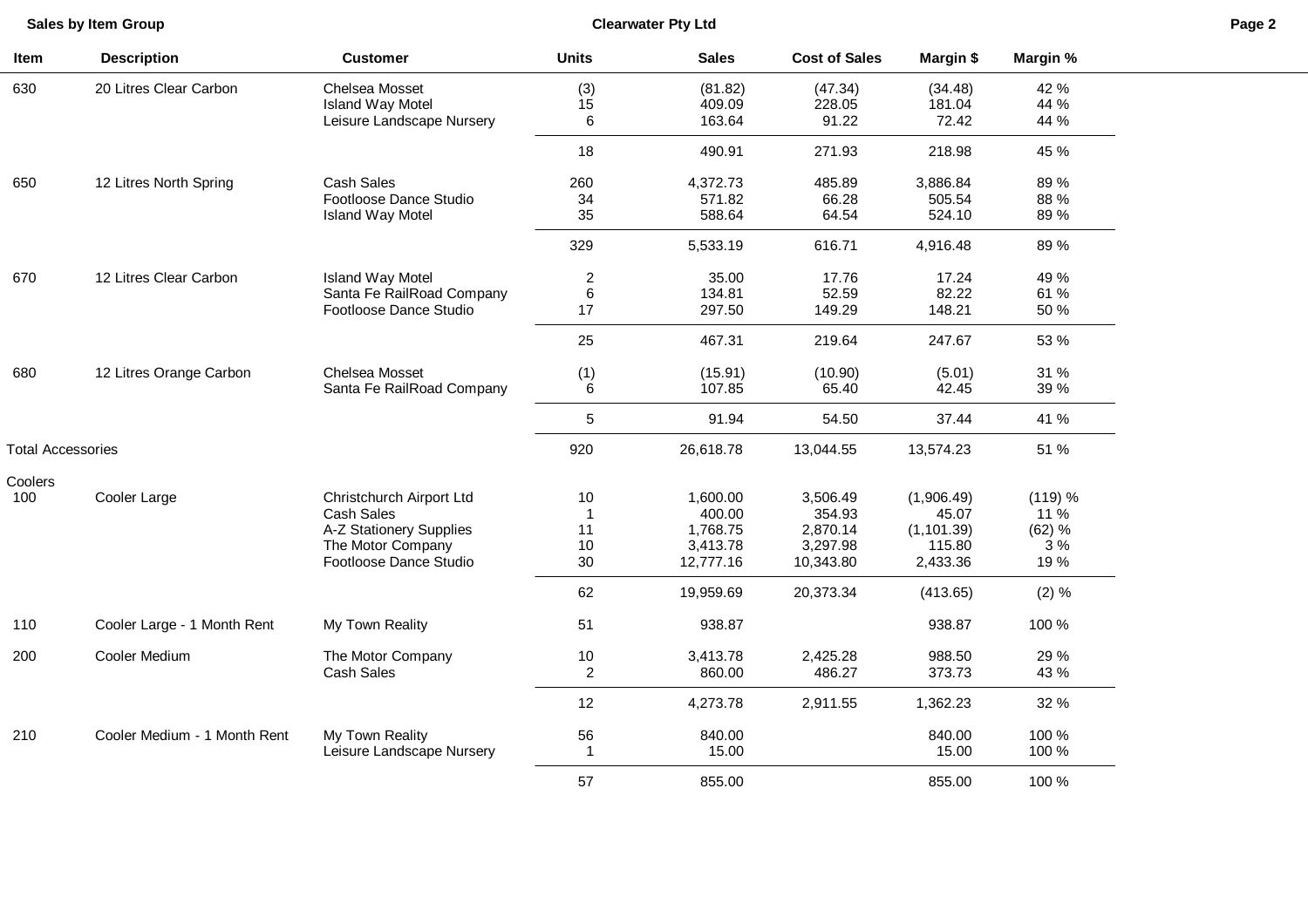| Sales by Item Group         |                            | <b>Clearwater Pty Ltd</b>                                                         |                                                              |                                               |                                             |                                             |                                      | Page 3 |
|-----------------------------|----------------------------|-----------------------------------------------------------------------------------|--------------------------------------------------------------|-----------------------------------------------|---------------------------------------------|---------------------------------------------|--------------------------------------|--------|
| Item                        | <b>Description</b>         | <b>Customer</b>                                                                   | <b>Units</b>                                                 | <b>Sales</b>                                  | <b>Cost of Sales</b>                        | Margin \$                                   | Margin %                             |        |
| 300                         | Cooler Small               | Cash Sales                                                                        | $\overline{c}$                                               | 1,154.55                                      | 178.82                                      | 975.73                                      | 85 %                                 |        |
| 310                         | Cooler Small - 1 Mth Rent  | Leisure Landscape Nursery<br>My Town Reality                                      | $\overline{2}$<br>43                                         | 20.00<br>430.00                               |                                             | 20.00<br>430.00                             | 100 %<br>100 %                       |        |
|                             |                            |                                                                                   | 45                                                           | 450.00                                        |                                             | 450.00                                      | 100 %                                |        |
|                             |                            |                                                                                   |                                                              |                                               |                                             |                                             |                                      |        |
| <b>Total Coolers</b>        |                            |                                                                                   | 229                                                          | 27,631.89                                     | 23,463.71                                   | 4,168.18                                    | 15 %                                 |        |
| <b>Filters</b><br>120       | Cooler Filter Large        | A-Z Stationery Supplies<br>Cash Sales<br>Christchurch Airport Ltd<br>Davis, Chris | 38<br>86<br>(1)<br>6                                         | 1,951.28<br>5,341.59<br>(80.00)<br>408.86     | 1,899.00<br>4,397.93<br>(47.41)<br>310.94   | 52.28<br>943.66<br>(32.59)<br>97.92         | 3%<br>18 %<br>41 %<br>24 %           |        |
|                             |                            | My Town Reality<br>Footloose Dance Studio<br><b>Island Way Motel</b>              | 35<br>9<br>6                                                 | 2,162.05<br>555.95<br>320.17                  | 1,736.32<br>466.67<br>302.36                | 425.73<br>89.28<br>17.81                    | 20%<br>16 %<br>6 %                   |        |
|                             |                            |                                                                                   | 179                                                          | 10,659.90                                     | 9,065.81                                    | 1,594.09                                    | 15 %                                 |        |
| 220                         | Cooler Filter Medium       | A-Z Stationery Supplies<br>Davis, Chris<br>Cash Sales<br>Footloose Dance Studio   | $\overline{c}$<br>$\overline{2}$<br>11<br>$\mathbf{1}$<br>16 | 139.09<br>200.00<br>430.00<br>39.09<br>808.18 | 54.30<br>49.09<br>312.10<br>29.17<br>444.66 | 84.79<br>150.91<br>117.90<br>9.92<br>363.52 | 61 %<br>75 %<br>27 %<br>25 %<br>45 % |        |
| 230                         | Cooler Filter Expandable   | Cameron, James                                                                    | $\mathbf{1}$                                                 | 80.00                                         | 40.00                                       | 40.00                                       | 50 %                                 |        |
| 320                         | <b>Cooler Filter Small</b> | Footloose Dance Studio<br>Leisure Landscape Nursery<br>Cash Sales                 | $\overline{4}$<br>3<br>15<br>22                              | 68.74<br>317.35<br>300.00<br>686.09           | 31.45<br>23.59<br>117.96<br>173.00          | 37.29<br>293.76<br>182.04<br>513.09         | 54 %<br>93 %<br>61 %<br>75 %         |        |
| <b>Total Filters</b>        |                            |                                                                                   | 218                                                          | 12,234.17                                     | 9,723.47                                    | 2,510.70                                    | 21 %                                 |        |
| No Group Specified<br>12345 | Panier Bags                | A-Z Stationery Supplies                                                           | 12                                                           | 2,400.00                                      |                                             | 2,400.00                                    | 100 %                                |        |
| 800                         | Electric Motor E800        | Cash Sales                                                                        | $\mathbf{1}$                                                 | 300.00                                        | 165.00                                      | 135.00                                      | 45 %                                 |        |
| B45678                      | Built Item - Cooling Kit   | Chelsea Mosset<br>Footloose Dance Studio                                          | $\mathbf{1}$<br>$\overline{2}$                               | 1,000.00<br>1,818.18                          | 289.37<br>661.96                            | 710.63<br>1,156.22                          | 71 %<br>64 %                         |        |
|                             |                            |                                                                                   | 3                                                            | 2,818.18                                      | 951.33                                      | 1,866.85                                    | 66 %                                 |        |